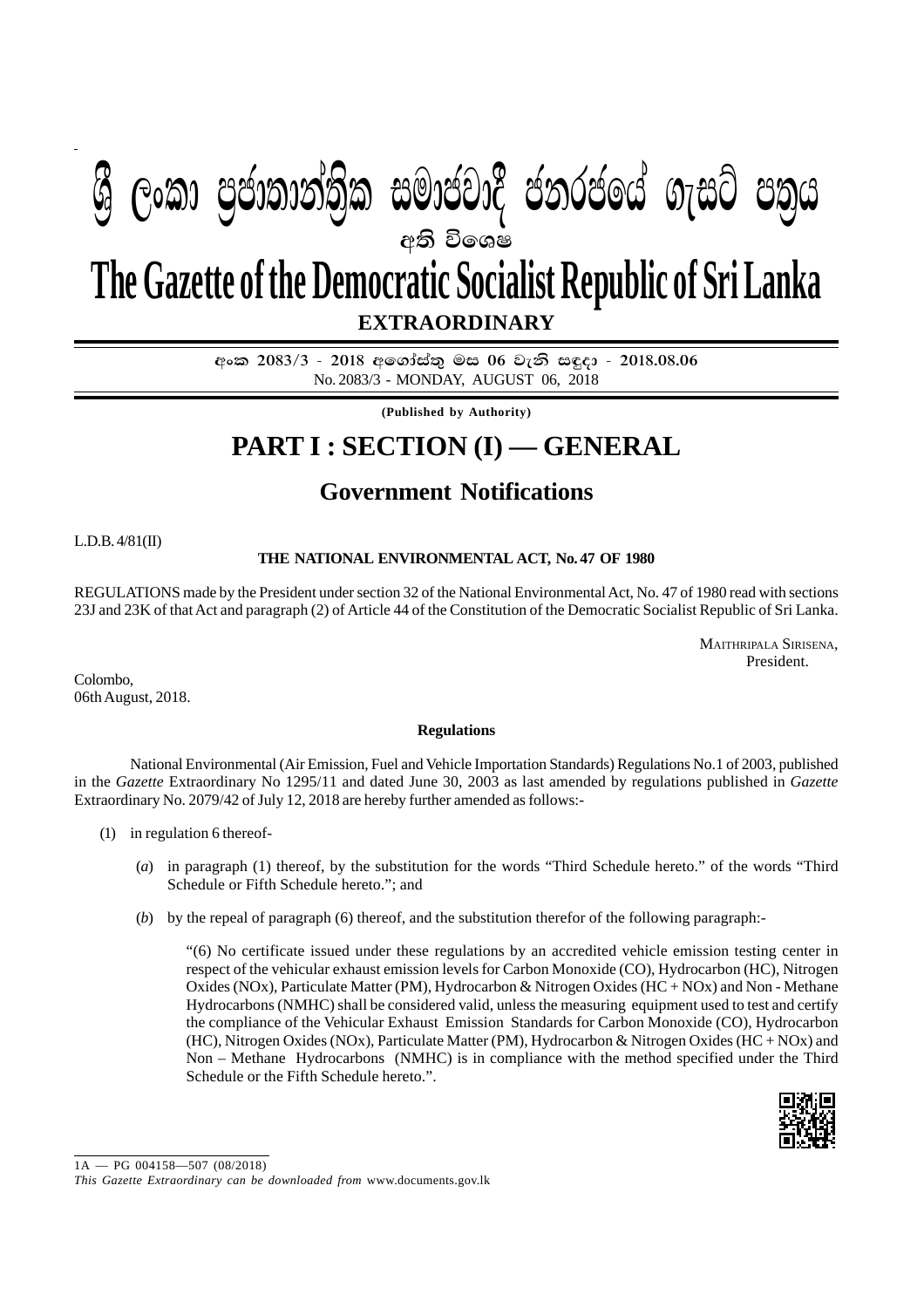$\rm I$  කොටස : ( $\rm I$ ) ඡෙදය - ශුී ලංකා පුජාතාන්තිුක සමාජවාදී ජනරජයේ අති විශෙෂ ගැසට් පතුය - 2018.08.06 PART I : SEC. (I) - GAZETTE EXTRAORDINARY OF THE DEMOCRATIC SOCIALIST REPUBLIC OF SRI LANKA - 06.08.2018 2A

(2) by the addition immediately after the Fourth Schedule thereto, of the following new Schedule:-

#### "FIFTH SCHEDULE

#### **Emission Standards applicable for vehicles and engines imported to Sri Lanka and manufactured or assembled in Sri Lanka.**

#### **Motor Vehicle Exhaust Emission Standards**

| Category of vehicle |                     |                                                            | Test mode        | Parameter   | Emission limit                                                 |                              |
|---------------------|---------------------|------------------------------------------------------------|------------------|-------------|----------------------------------------------------------------|------------------------------|
|                     |                     |                                                            |                  |             | Maximum<br>permissible<br>limit for the the vehicle<br>vehicle | Average<br>limit for<br>type |
| Petrol/LPG          | Passenger cars      |                                                            | JC08M            | CO          | 1.92                                                           | 1.15                         |
| motor<br>vehicles   |                     |                                                            | (g/km)           | <b>NMHC</b> | 0.08                                                           | 0.05                         |
|                     |                     |                                                            |                  | NOx         | 0.08                                                           | 0.05                         |
|                     |                     |                                                            |                  | PM          | 0.007                                                          | 0.005                        |
|                     | Trucks<br>and buses | Kei cars                                                   | JC08M<br>(g/km)  | $_{\rm CO}$ | 6.67                                                           | 4.02                         |
|                     |                     |                                                            |                  | <b>NMHC</b> | 0.08                                                           | 0.05                         |
|                     |                     |                                                            |                  | NOx         | 0.08                                                           | 0.05                         |
|                     |                     |                                                            |                  | PM          | 0.007                                                          | 0.005                        |
|                     |                     | Light duty                                                 | JC08M<br>(g/km)  | CO          | 1.92                                                           | 1.15                         |
|                     |                     | vehicles                                                   |                  | <b>NMHC</b> | 0.08                                                           | 0.05                         |
|                     |                     | $(GVW \leq 1.7 t)$                                         |                  | NOx         | 0.08                                                           | 0.05                         |
|                     |                     |                                                            |                  | PM          | 0.007                                                          | 0.005                        |
|                     |                     | Medium duty<br>vehicles<br>$(1.7 t <$ GVW<br>$\leq$ 3.5 t) | JC08M<br>(g/km)  | CO          | 4.08                                                           | 2.55                         |
|                     |                     |                                                            |                  | <b>NMHC</b> | 0.08                                                           | 0.05                         |
|                     |                     |                                                            |                  | NOx         | 0.10                                                           | 0.07                         |
|                     |                     |                                                            |                  | PM          | 0.009                                                          | 0.005                        |
|                     |                     | Heavy duty<br>vehicles<br>$(3.5 \t{c} \text{GVW})$         | JE05M<br>(g/kWh) | $_{\rm CO}$ | 21.3                                                           | 16.0                         |
|                     |                     |                                                            |                  | <b>NMHC</b> | 0.31                                                           | 0.23                         |
|                     |                     |                                                            |                  | <b>NO</b> x | 0.9                                                            | 0.7                          |
|                     |                     |                                                            |                  | PM          | 0.013                                                          | 0.01                         |
| Diesel              | Passenger cars      |                                                            | JC08M<br>(g/km)  | $_{\rm CO}$ | 0.84                                                           | 0.63                         |
| motor               |                     |                                                            |                  | <b>NMHC</b> | 0.032                                                          | 0.024                        |
| vehicles            |                     |                                                            |                  | NOx         | 0.11                                                           | 0.08                         |
|                     |                     |                                                            |                  | PM          | 0.007                                                          | 0.005                        |
|                     | Trucks and buses    | Light duty<br>vehicles<br>$(GVW \leq 1.7 t)$               | JC08M<br>(g/km)  | $_{\rm CO}$ | 0.84                                                           | 0.63                         |
|                     |                     |                                                            |                  | <b>NMHC</b> | 0.032                                                          | 0.024                        |
|                     |                     |                                                            |                  | NOx         | 0.11                                                           | 0.08                         |
|                     |                     |                                                            |                  | PM          | 0.007                                                          | 0.005                        |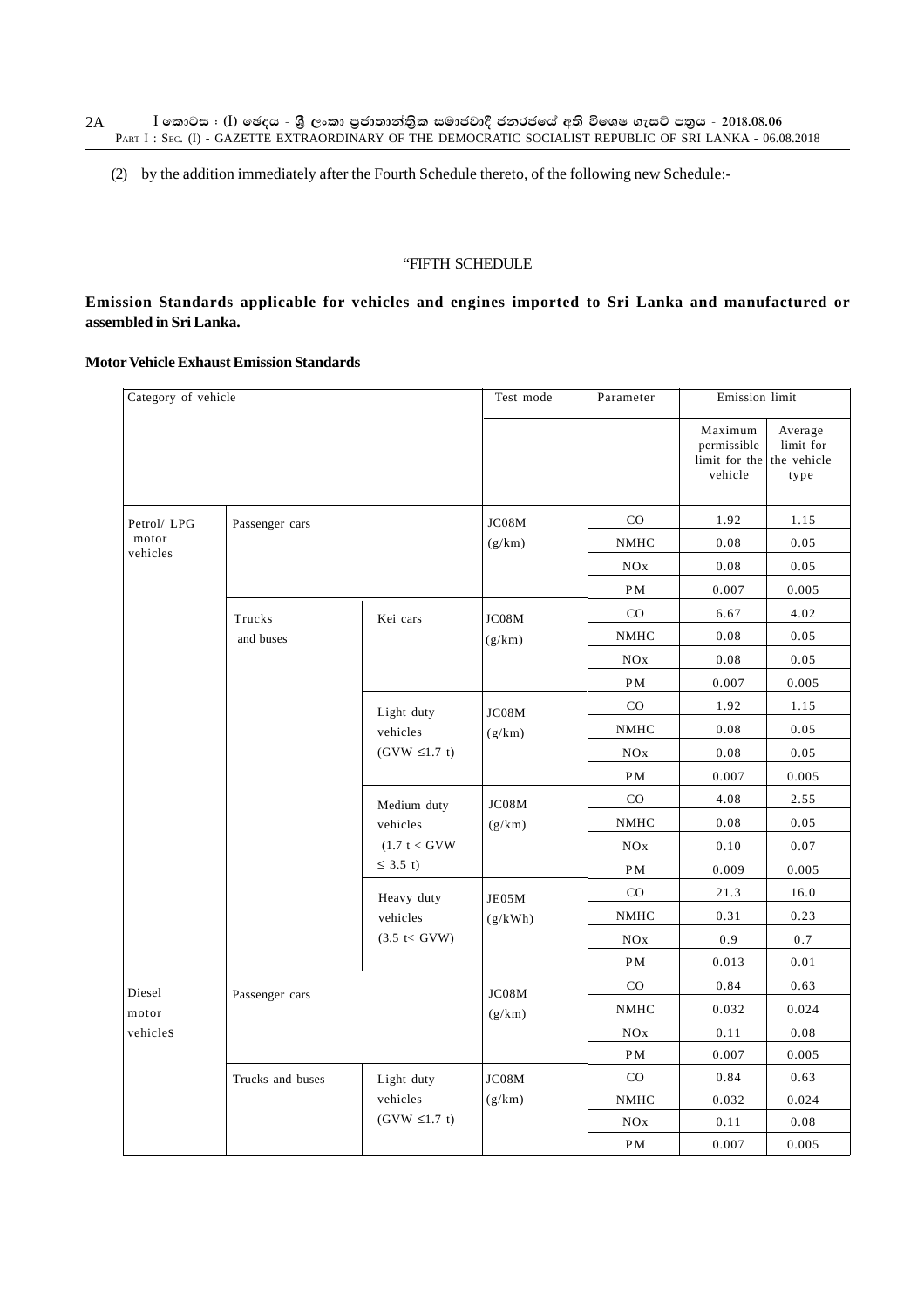$\rm I$  කොටස : ( $\rm I$ ) ඡෙදය - ශුී ලංකා පුජාතාන්තිුක සමාජවාදී ජනරජයේ අති විශෙෂ ගැසට් පතුය - 2018.08.06 PART I : SEC. (I) - GAZETTE EXTRAORDINARY OF THE DEMOCRATIC SOCIALIST REPUBLIC OF SRI LANKA - 06.08.2018 3A

|                   |                                                                                                                 | Medium duty<br>vehicles                           | JC08M                                                | $\rm CO$    | 0.84                     | 0.63  |
|-------------------|-----------------------------------------------------------------------------------------------------------------|---------------------------------------------------|------------------------------------------------------|-------------|--------------------------|-------|
|                   |                                                                                                                 |                                                   | (g/km)                                               | <b>NMHC</b> | 0.032                    | 0.024 |
|                   |                                                                                                                 | $(1.7 t <$ GVW<br>$\leq$ 3.5 t)                   |                                                      | NOx         | 0.20                     | 0.15  |
|                   |                                                                                                                 | Heavy duty<br>vehicles $(3.5 \text{ t} <$<br>GVW) |                                                      | PM          | 0.009                    | 0.007 |
|                   |                                                                                                                 |                                                   | JE05M<br>(g/kWh)                                     | CO          | 2.95                     | 2.22  |
|                   |                                                                                                                 |                                                   |                                                      | <b>NMHC</b> | 0.23                     | 0.17  |
|                   |                                                                                                                 |                                                   |                                                      | NOx         | 0.9                      | 0.7   |
|                   |                                                                                                                 |                                                   |                                                      | PM          | 0.013                    | 0.01  |
| Two wheeled       | First class                                                                                                     |                                                   | $2 -$ wheeled<br>motor vehicles                      | CO          | $\overline{a}$           | 2.0   |
| motor vehicles    | motor - driven                                                                                                  |                                                   |                                                      | HC          | $\frac{1}{2}$            | 0.5   |
|                   | cycles                                                                                                          |                                                   | $M$ (g/km)                                           | NOx         | $\overline{\phantom{a}}$ | 0.15  |
|                   | Second class                                                                                                    |                                                   | $2 -$ wheeled                                        | CO          | $\overline{\phantom{a}}$ | 2.0   |
|                   | $motor - driven$<br>cycles                                                                                      |                                                   | motor vehicles<br>$M$ (g/km)                         | HC          | $\overline{a}$           | 0.5   |
|                   |                                                                                                                 |                                                   |                                                      | NOx         | $\frac{1}{2}$            | 0.15  |
|                   | Mini sized two<br>wheeled motor<br>vehicles                                                                     |                                                   | $2 -$ wheeled<br>motor vehicles<br>$M$ (g/km)        | CO          | $\frac{1}{2}$            | 2.0   |
|                   |                                                                                                                 |                                                   |                                                      | HC          | $\overline{\phantom{a}}$ | 0.5   |
|                   |                                                                                                                 |                                                   |                                                      | NOx         | $\overline{\phantom{a}}$ | 0.15  |
|                   | Small sized two                                                                                                 |                                                   | $2 -$ wheeled                                        | CO          | 2.7                      | 2.0   |
|                   | wheeled motor<br>vehicles                                                                                       |                                                   | motor vehicles                                       | HC          | 0.4                      | 0.3   |
|                   |                                                                                                                 |                                                   | $M$ (g/km)                                           | NOx         | 0.2                      | 0.15  |
| Diesel powered    | Rated power output                                                                                              |                                                   | 8M or RMC &                                          | CO          | 6.5                      | 5.0   |
| special motor     | equal to or greater<br>than 19 kW but less<br>than 37 kW                                                        |                                                   | NRTC (g/kWh)                                         | <b>NMHC</b> | 0.9                      | 0.7   |
| vehicles          |                                                                                                                 |                                                   |                                                      | NOx         | 5.3                      | 4.0   |
|                   |                                                                                                                 |                                                   |                                                      | PM.         | 0.04                     | 0.03  |
|                   | Rated power output<br>equal to or greater                                                                       |                                                   | 8M or RMC &<br>NRTC $(g/kWh)$                        | CO          | 6.5                      | 5.0   |
|                   |                                                                                                                 |                                                   |                                                      | <b>NMHC</b> | 0.9                      | 0.7   |
|                   | than 37 kW but less<br>than 56 kW                                                                               |                                                   |                                                      | NOx         | 5.3                      | 4.0   |
|                   |                                                                                                                 |                                                   |                                                      | PM          | 0.033                    | 0.025 |
|                   | Rated power output<br>equal to or greater<br>than 56 kW but less<br>than 75 kW                                  |                                                   | 8M or RMC &<br>NRTC $(g/kWh)$                        | $_{\rm CO}$ | 6.5                      | 5.0   |
|                   |                                                                                                                 |                                                   |                                                      | <b>NMHC</b> | 0.25                     | 0.19  |
|                   |                                                                                                                 |                                                   |                                                      | NOx         | 0.53                     | 0.40  |
|                   |                                                                                                                 |                                                   |                                                      | PM          | 0.03                     | 0.02  |
|                   | Rated power output                                                                                              |                                                   | 8M or RMC &                                          | $_{\rm CO}$ | 6.5                      | 5.0   |
|                   | equal to or greater<br>than 75 kW but less<br>than 130 kW                                                       |                                                   | NRTC (g/kWh)                                         | <b>NMHC</b> | 0.25                     | 0.19  |
|                   |                                                                                                                 |                                                   |                                                      | NOx         | 0.53                     | 0.40  |
|                   |                                                                                                                 |                                                   |                                                      | PM          | 0.03                     | 0.02  |
|                   | Rated power output<br>equal to or greater<br>than 130 kW but less<br>than 560 kW                                |                                                   | 8M or RMC &<br>NRTC $(g/kWh)$                        | $_{\rm CO}$ | 4.6                      | 3.5   |
|                   |                                                                                                                 |                                                   |                                                      | NMHC        | 0.25                     | 0.19  |
|                   |                                                                                                                 |                                                   |                                                      | NOX         | 0.53                     | 0.40  |
|                   |                                                                                                                 |                                                   |                                                      | PM          | 0.03                     | 0.02  |
| Petrol/LPG        | Rated power output<br>equal to or greater<br>than 19 kW but less<br>than 560 kW                                 |                                                   | 7M<br>(g/kWh)                                        | $\rm CO$    | 26.6                     | 20.0  |
| powered Special   |                                                                                                                 |                                                   |                                                      | <b>NMHC</b> | 0.8                      | 0.6   |
| motor<br>vehicles |                                                                                                                 |                                                   |                                                      | $\rm NOx$   | 0.8                      | 0.6   |
| Quadricycle       | Fitted with petrol, liquid<br>petroleum gas (LPG),<br>compressed natural<br>gas or hybrid engine<br>Fitted with |                                                   | ECE R 40 or its<br>equivalent $(g/km)$<br>or variant | $\rm CO$    |                          | 2.0   |
|                   |                                                                                                                 |                                                   |                                                      | THC         |                          | 0.55  |
|                   |                                                                                                                 |                                                   |                                                      | NOx         | $\overline{\phantom{a}}$ | 0.25  |
|                   |                                                                                                                 |                                                   | ECE R 40 or its                                      | $\rm CO$    |                          | 1.0   |
|                   | compression ignition                                                                                            |                                                   | equivalent<br>or variant<br>(g/km)                   | THC         | $\overline{\phantom{a}}$ | 0.1   |
|                   | or hybrid engine                                                                                                |                                                   |                                                      | NOx         | $\overline{\phantom{a}}$ | 0.55  |
|                   |                                                                                                                 |                                                   |                                                      | PM          |                          | 0.08  |
|                   |                                                                                                                 |                                                   |                                                      |             |                          |       |